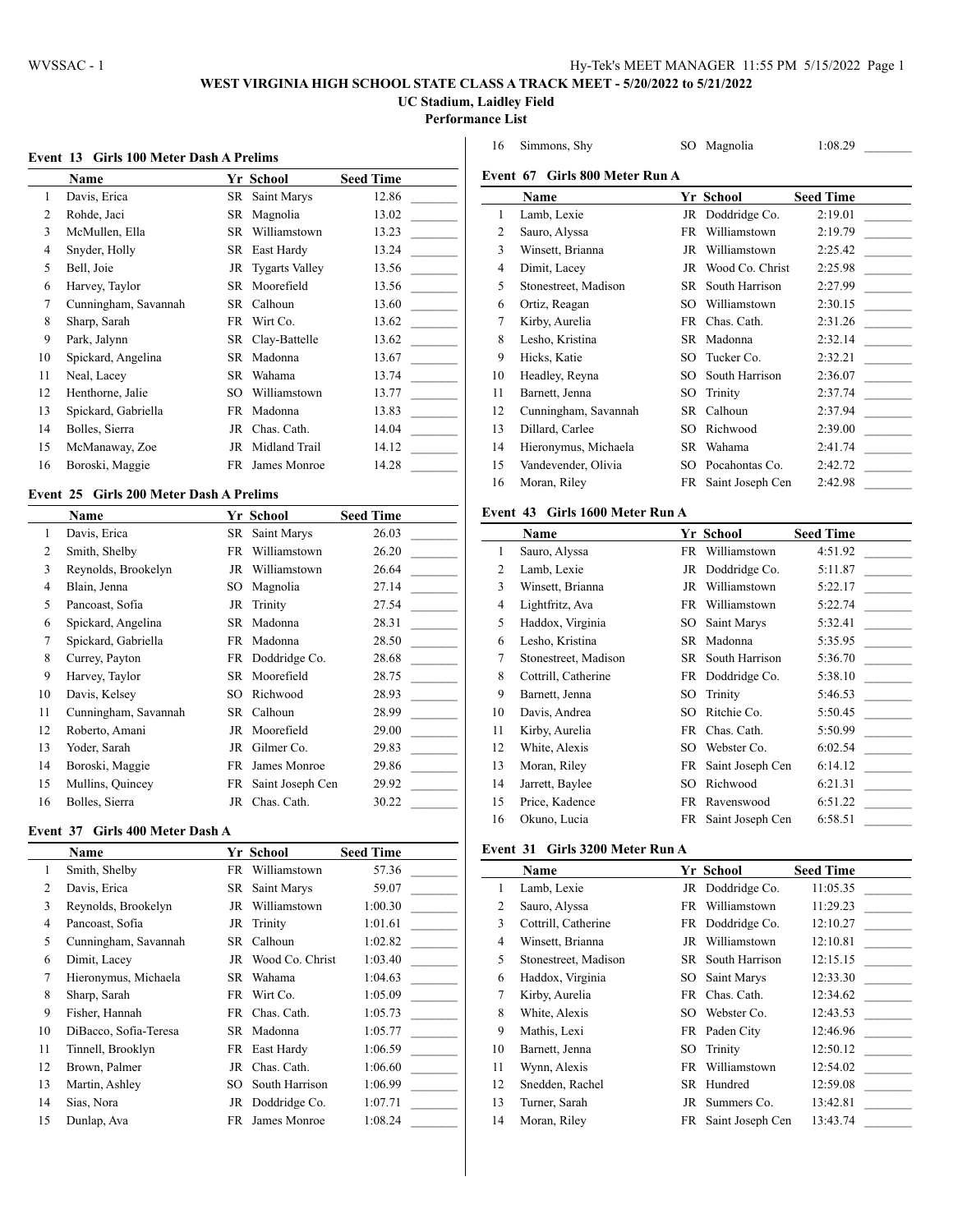#### **WEST VIRGINIA HIGH SCHOOL STATE CLASS A TRACK MEET - 5/20/2022 to 5/21/2022 UC Stadium, Laidley Field**

#### **Performance List**

 $\overline{a}$ 

 $\overline{a}$ 

#### **Event 31 ...(Girls 3200 Meter Run A)**

|    | Name          | <b>Yr School</b>    | <b>Seed Time</b> |  |
|----|---------------|---------------------|------------------|--|
|    | Okuno. Lucia  | FR Saint Joseph Cen | 14:34.69         |  |
| 16 | Cutlip, Megan | FR Wirt Co.         | 15:32.66         |  |

### **Event 7 Girls 100 Meter Hurdles 33" A Prelims**

|    | Name               |     | Yr School             | <b>Seed Time</b> |
|----|--------------------|-----|-----------------------|------------------|
| 1  | Cress, Olivia      | SR  | Ritchie Co.           | 15.50            |
| 2  | Scott, Marissa     | JR  | Ritchie Co.           | 16.44            |
| 3  | Still, Mady        |     | SO Paden City         | 16.51            |
| 4  | McDonough, Abby    |     | JR Doddridge Co.      | 16.89            |
| 5  | Lanham, Landrie    |     | SR Tygarts Valley     | 16.90            |
| 6  | McDonald, Hallie   |     | SR Paden City         | 17.05            |
| 7  | Fleming, Tara      |     | SR Williamstown       | 17.44            |
| 8  | Sullivan, Hannah   |     | SO Chas. Cath.        | 17.50            |
| 9  | Hardy, Sophia      |     | SO Petersburg         | 17.79            |
| 10 | Hall, Ava          | SO. | Clay-Battelle         | 17.83            |
| 11 | Shumate, Rommie    | SO. | <b>Tygarts Valley</b> | 17.90            |
| 12 | Armstrong, Jessica | SО  | Pocahontas Co.        | 18.13            |
| 13 | Burgess, Courtney  | JR  | Buffalo               | 18.60            |
| 14 | Palmer, Raelyn     | JR  | Gr. West              | 18.69            |
| 15 | Mullins, Quincey   | FR  | Saint Joseph Cen      | 18.72            |
| 16 | Raynes, Lauren     | SО  | Ravenswood            | 18.73            |

#### **Event 49 Girls 300 Meter Hurdles 30" A**

|    | Name               |     | Yr School        | <b>Seed Time</b> |
|----|--------------------|-----|------------------|------------------|
| 1  | Cress, Olivia      | SR  | Ritchie Co.      | 46.39            |
| 2  | Blain, Jenna       | SО  | Magnolia         | 49.22            |
| 3  | McDonough, Abby    |     | JR Doddridge Co. | 49.51            |
| 4  | McDonald, Hallie   |     | SR Paden City    | 50.07            |
| 5  | Griffin, Emily     | JR  | Ritchie Co.      | 50.10            |
| 6  | Davis, Erica       |     | SR Saint Marys   | 50.79            |
| 7  | Fisher, Hannah     |     | FR Chas. Cath.   | 51.05            |
| 8  | Apple, Ryley       |     | JR Pendleton Co. | 51.86            |
| 9  | Davis, Kelsey      | SO. | Richwood         | 52.15            |
| 10 | Sutton, Chanelle   |     | FR Union (G)     | 52.20            |
| 11 | Still, Mady        | SO. | Paden City       | 52.44            |
| 12 | Bennett, Emily     | SR  | South Harrison   | 52.49            |
| 13 | Raynes, Lauren     | SО  | Ravenswood       | 52.64            |
| 14 | Armstrong, Jessica | SO. | Pocahontas Co.   | 53.88            |
| 15 | Kilgore, Abby      | FR  | Buffalo          | 57.08            |
| 16 | Smith, Miranda     | SО  | Hannan           | 57.48            |

#### **Event 61 Girls 4x100 Meter Relay A**

|    | <b>Team</b>           | Relay | <b>Seed Time</b> |
|----|-----------------------|-------|------------------|
| 1  | Williamstown          |       | 51.27            |
| 2  | Magnolia              |       | 53.31            |
| 3  | Moorefield            |       | 53.76            |
| 4  | Doddridge Co.         |       | 54.12            |
| 5  | Ritchie Co.           |       | 54.91            |
| 6  | Saint Marys           |       | 55.11            |
| 7  | <b>Tygarts Valley</b> |       | 55.40            |
| 8  | Chas. Cath.           |       | 55.42            |
| 9  | Wahama                |       | 55.78            |
| 10 | Madonna               |       | 55.97            |
| 11 | Trinity               |       | 55.99            |

|    | 12 Wheeling Central | 56.12 |  |
|----|---------------------|-------|--|
| 13 | Buffalo             | 56.48 |  |
| 14 | Tolsia              | 56.58 |  |
|    | 15 James Monroe     | 57.91 |  |
|    | 16 Pocahontas Co.   | 58.44 |  |

# **Event 55 Girls 4x200 Meter Relay A**

|    | Team                    | Relay | <b>Seed Time</b> |
|----|-------------------------|-------|------------------|
| 1  | Williamstown            |       | 1:48.86          |
| 2  | Ritchie Co.             |       | 1:52.70          |
| 3  | Magnolia                |       | 1:53.26          |
| 4  | Doddridge Co.           |       | 1:54.64          |
| 5  | Moorefield              |       | 1:56.80          |
| 6  | Clay-Battelle           |       | 1:57.05          |
| 7  | Trinity                 |       | 1:57.22          |
| 8  | Saint Marys             |       | 1:57.67          |
| 9  | <b>Wheeling Central</b> |       | 1:57.84          |
| 10 | Pocahontas Co.          |       | 1:59.01          |
| 11 | Buffalo                 |       | 1:59.27          |
| 12 | South Harrison          |       | 1:59.31          |
| 13 | Chas. Cath.             |       | 2:00.13          |
| 14 | Richwood                |       | 2:01.05          |
| 15 | Ravenswood              |       | 2:06.36          |
| 16 | Hannan                  |       | 2:10.00          |

#### **Event 73 Girls 4x400 Meter Relay A**

|                | Team           | Relay | <b>Seed Time</b> |
|----------------|----------------|-------|------------------|
| 1              | Williamstown   |       | 4:11.45          |
| 2              | Doddridge Co.  |       | 4:23.68          |
| 3              | Magnolia       |       | 4:23.90          |
| $\overline{4}$ | Ritchie Co.    |       | 4:29.05          |
| 5              | Chas. Cath.    |       | 4:32.56          |
| 6              | Saint Marys    |       | 4:32.59          |
| 7              | Madonna        |       | 4:33.28          |
| 8              | Paden City     |       | 4:33.57          |
| 9              | Trinity        |       | 4:34.74          |
| 10             | South Harrison |       | 4:40.15          |
| 11             | Pocahontas Co. |       | 4:47.26          |
| 12             | Buffalo        |       | 4:50.85          |
| 13             | Tucker Co.     |       | 4:54.37          |
| 14             | Wirt Co.       |       | 4:56.65          |
| 15             | James Monroe   |       | 4:59.76          |
| 16             | Ravenswood     |       | 5:04.21          |

#### **Event 1 Girls 4x800 Meter Relay A**

|    | <b>Team</b>    | Relay | <b>Seed Time</b> |
|----|----------------|-------|------------------|
| 1  | Williamstown   |       | 10:24.20         |
| 2  | Doddridge Co.  |       | 10:41.76         |
| 3  | South Harrison |       | 11:01.17         |
| 4  | Ritchie Co.    |       | 11:06.30         |
| 5  | Tucker Co.     |       | 11:10.54         |
| 6  | Madonna        |       | 11:11.40         |
| 7  | Trinity        |       | 11:15.37         |
| 8  | Saint Marys    |       | 11:18.20         |
| 9  | Petersburg     |       | 11:52.46         |
| 10 | Moorefield     |       | 12:07.05         |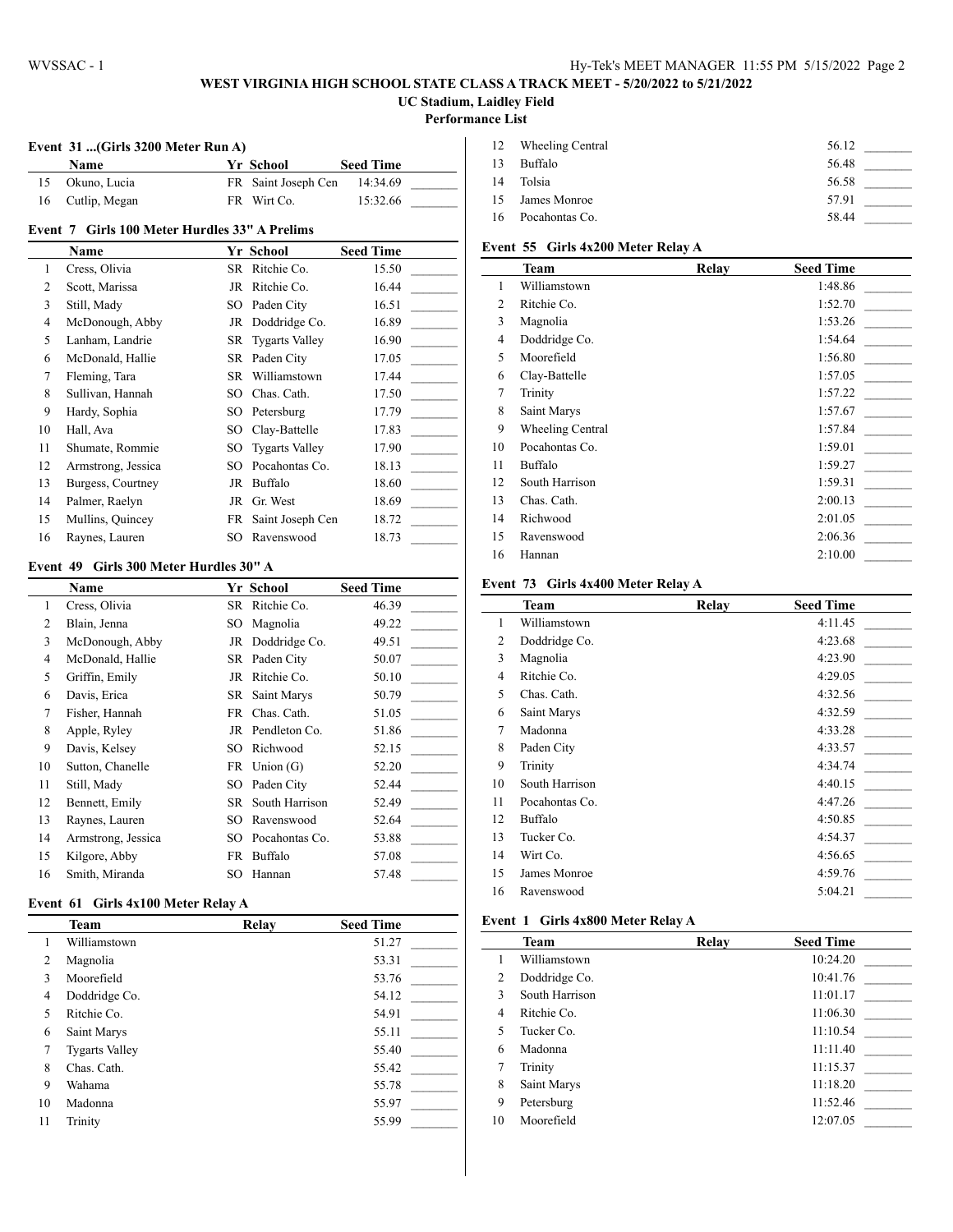### **WEST VIRGINIA HIGH SCHOOL STATE CLASS A TRACK MEET - 5/20/2022 to 5/21/2022 UC Stadium, Laidley Field**

**Performance List**

# **Event 1 ...(Girls 4x800 Meter Relay A)**

|    | <b>Team</b> | Relay | <b>Seed Time</b> |
|----|-------------|-------|------------------|
| 11 | Chas. Cath. |       | 12:34.00         |
| 12 | East Hardy  |       | 12:43.30         |
| 13 | Wirt Co.    |       | 13:11.80         |
| 14 | Gr. West    |       | 14:56.07         |
| 15 | Buffalo     |       | 15:23.72         |

### **Event 19 Girls 4x102.5 Meter Shuttle Hurdle A**

|    | <b>Team</b>           | Relay | <b>Seed Time</b> |
|----|-----------------------|-------|------------------|
| 1  | <b>Tygarts Valley</b> |       | 1:10.51          |
| 2  | Paden City            |       | 1:11.25          |
| 3  | Williamstown          |       | 1:11.71          |
| 4  | Doddridge Co.         |       | 1:11.80          |
| 5  | Chas. Cath.           |       | 1:12.64          |
| 6  | Clay-Battelle         |       | 1:13.56          |
| 7  | Saint Marys           |       | 1:15.52          |
| 8  | Petersburg            |       | 1:15.99          |
| 9  | East Hardy            |       | 1:16.59          |
| 10 | Moorefield            |       | 1:16.96          |
| 11 | Tyler Consol.         |       | 1:17.17          |
| 12 | Gr. West              |       | 1:18.60          |
| 13 | Pocahontas Co.        |       | 1:19.58          |
| 14 | Buffalo               |       | 1:24.34          |
| 15 | Ravenswood            |       | 1:32.59          |
| 16 | Sherman               |       | 1:37.97          |

#### **Event 97 Girls High Jump A**

|                | Name                |     | Yr School             | <b>Seed Mark</b> |
|----------------|---------------------|-----|-----------------------|------------------|
| 1              | Cress, Olivia       |     | SR Ritchie Co.        | 5-07.00          |
| $\overline{2}$ | Knapp, Bridgette    |     | $SR$ Union $(G)$      | 5-04.00          |
| 3              | Roberts, Bailey     |     | SR Doddridge Co.      | 4-10.00          |
| $\overline{4}$ | Walden, Felcity     | JR  | <b>Tygarts Valley</b> | 4-10.00          |
| 5              | Garuccio, Bella     |     | FR Tyler Consol.      | $4 - 10.00$      |
| 6              | Jackson, Lilly      | SR  | James Monroe          | $4 - 10.00$      |
| 7              | Hale, Chloe         |     | JR Buffalo            | $4 - 10.00$      |
| 8              | Butcher, Zoe        | SR  | Ritchie Co.           | 4-08.00          |
| 9              | Dillard, Carlee     | SO. | Richwood              | 4-08.00          |
| 10             | Perrine, Holly      |     | SR Webster Co.        | 4-08.00          |
| 11             | Heckert, Yohanna    | FR  | Gilmer Co.            | 4-08.00          |
| 12             | Smith, Audrey       | SO. | Doddridge Co.         | 4-06.00          |
| 13             | Henthorn, Mackenzie |     | FR Tyler Consol.      | 4-06.00          |
| 14             | Cox, Chloe          | SO  | Richwood              | 4-04.00          |
| 15             | Cunningham, Dani    | SR  | Calhoun               | 4-04.00          |
| 16             | Block. Autumn       | JR  | Tolsia                | $4 - 02.00$      |

#### **Event 103 Girls Pole Vault A**

|   | Name                 |     | Yr School        | <b>Seed Mark</b> |  |
|---|----------------------|-----|------------------|------------------|--|
|   | Kopshina, Sydney     | SO. | Ritchie Co.      | 9-06.00          |  |
| 2 | McDonough, Abby      |     | JR Doddridge Co. | 9-06.00          |  |
| 3 | Anderson, Madelyn    |     | SR Williamstown  | 9-06.00          |  |
| 4 | Berman, Emma         |     | SR Williamstown  | $9 - 06.00$      |  |
|   | Rohde, Jaci          |     | SR Magnolia      | $9 - 00.00$      |  |
| 6 | Parks, Addison       |     | FR Saint Marys   | 8-06.00          |  |
| 7 | Hieronymus, Michaela | SR. | Wahama           | 8-06.00          |  |
| 8 | Park, Jalynn         |     | SR Clay-Battelle | 8-00.00          |  |

|      | Chisler, Ashley | SR Clay-Battelle | 8-00.00     |  |
|------|-----------------|------------------|-------------|--|
| -10- | Trent. Anna     | SO Doddridge Co. | 7-06.00     |  |
|      | Zide, Izabel    | FR Williamstown  | $7 - 00.00$ |  |

#### **Event 91 Girls Long Jump A**

|                | Name              |    | Yr School           | <b>Seed Mark</b> |
|----------------|-------------------|----|---------------------|------------------|
| 1              | Cress, Olivia     |    | SR Ritchie Co.      | 17-04.75         |
| 2              | Rohde, Jaci       |    | SR Magnolia         | 16-09.50         |
| 3              | Bell, Joie        |    | JR Tygarts Valley   | 15-10.50         |
| $\overline{4}$ | Galagar, Faith    |    | SR Doddridge Co.    | 15-09.50         |
| 5              | Sawinksi, Jocelyn |    | SO Paden City       | 15-03.25         |
| 6              | Tuttle, Addie     |    | SR Hundred          | 15-01.00         |
| 7              | Corbin, Pricilla  |    | FR Paw Paw          | 14-07.75         |
| 8              | Doyle, Sydney     |    | FR Wheeling Central | 14-06.50         |
| 9              | Higgins, Winter   |    | SO Valley (Wetzel)  | 14-06.25         |
| 10             | Jarrett, Baylee   | SO | Richwood            | 14-06.00         |
| 11             | Sharp, Rylan      |    | FR Trinity          | 14-03.25         |
| 12             | Jackson, Lilly    | SR | James Monroe        | 14-00.00         |
| 13             | Burgess, Courtney |    | JR Buffalo          | 13-11.00         |
| 14             | Kramer, Jasey     |    | FR Pocahontas Co.   | 13-08.00         |
| 15             | Mullins, Quincey  |    | FR Saint Joseph Cen | 13-05.50         |
| 16             | Rose, Raelei      | SR | Wirt Co.            | 12-06.00         |
|                |                   |    |                     |                  |

# **Event 79 Girls Shot Put A**

|    | Name              |     | Yr School         | <b>Seed Mark</b> |
|----|-------------------|-----|-------------------|------------------|
| 1  | Richards, Kiley   | SO. | Gilmer Co.        | 34-04.00         |
| 2  | Baughman, Shellie |     | SR South Harrison | 32-09.00         |
| 3  | Johnson, Kyndra   |     | FR Williamstown   | 32-08.00         |
| 4  | Lanham, Landrie   |     | SR Tygarts Valley | 32-07.00         |
| 5  | Hedrick, Rhenn    | SO. | Petersburg        | 32-06.00         |
| 6  | Stull, Emme       | SR. | Williamstown      | 32-05.00         |
| 7  | Hines, Adyson     | JR  | James Monroe      | 31-11.75         |
| 8  | Buzzard, Autumn   |     | JR Sherman        | 31-05.00         |
| 9  | Delaney, Leah     |     | JR Hundred        | 30-11.00         |
| 10 | Hilvers, Macy     | JR  | Ritchie Co.       | 30-06.00         |
| 11 | Clynes, Alexia    |     | SR Webster Co.    | 30-01.00         |
| 12 | Jones, Alexandria |     | JR $Union(G)$     | 29-09.00         |
| 13 | Williams, A'Kaia  |     | FR Doddridge Co.  | 29-04.00         |
| 14 | Wyman, Destine    | SO. | Moorefield        | 29-02.50         |
| 15 | Poticher, Megan   | JR  | Gr. West          | 28-05.25         |
| 16 | Yeager, Joselynn  |     | JR Calhoun        | 28-00.00         |

# **Event 85 Girls Discus Throw A**

|    | <b>Name</b>       |      | Yr School         | <b>Seed Mark</b> |  |
|----|-------------------|------|-------------------|------------------|--|
| 1  | Baughman, Shellie |      | SR South Harrison | 113-09           |  |
| 2  | Wyant, Lilly      |      | SR Buffalo        | 108-04           |  |
| 3  | Buzzard, Autumn   |      | JR Sherman        | 98-07            |  |
| 4  | Poticher, Megan   |      | JR Gr. West       | 93-07            |  |
| 5  | Deaton, Sydney    |      | SO Tyler Consol.  | 93-07            |  |
| 6  | Shamblin, Becca   | FR.  | Williamstown      | 91-10            |  |
| 7  | Cox, Chloe        | SO.  | Richwood          | 90-02.25         |  |
| 8  | Richards, Kiley   | SO.  | Gilmer Co.        | $90 - 02$        |  |
| 9  | Leonard, Rori     | SR – | Webster Co.       | 89-09.50         |  |
| 10 | Hamilton, Lilly   |      | JR Saint Marys    | 89-04.50         |  |
| 11 | Hilvers, Macy     | JR   | Ritchie Co.       | 86-07            |  |
| 12 | Delaney, Leah     |      | JR Hundred        | 84-09.50         |  |